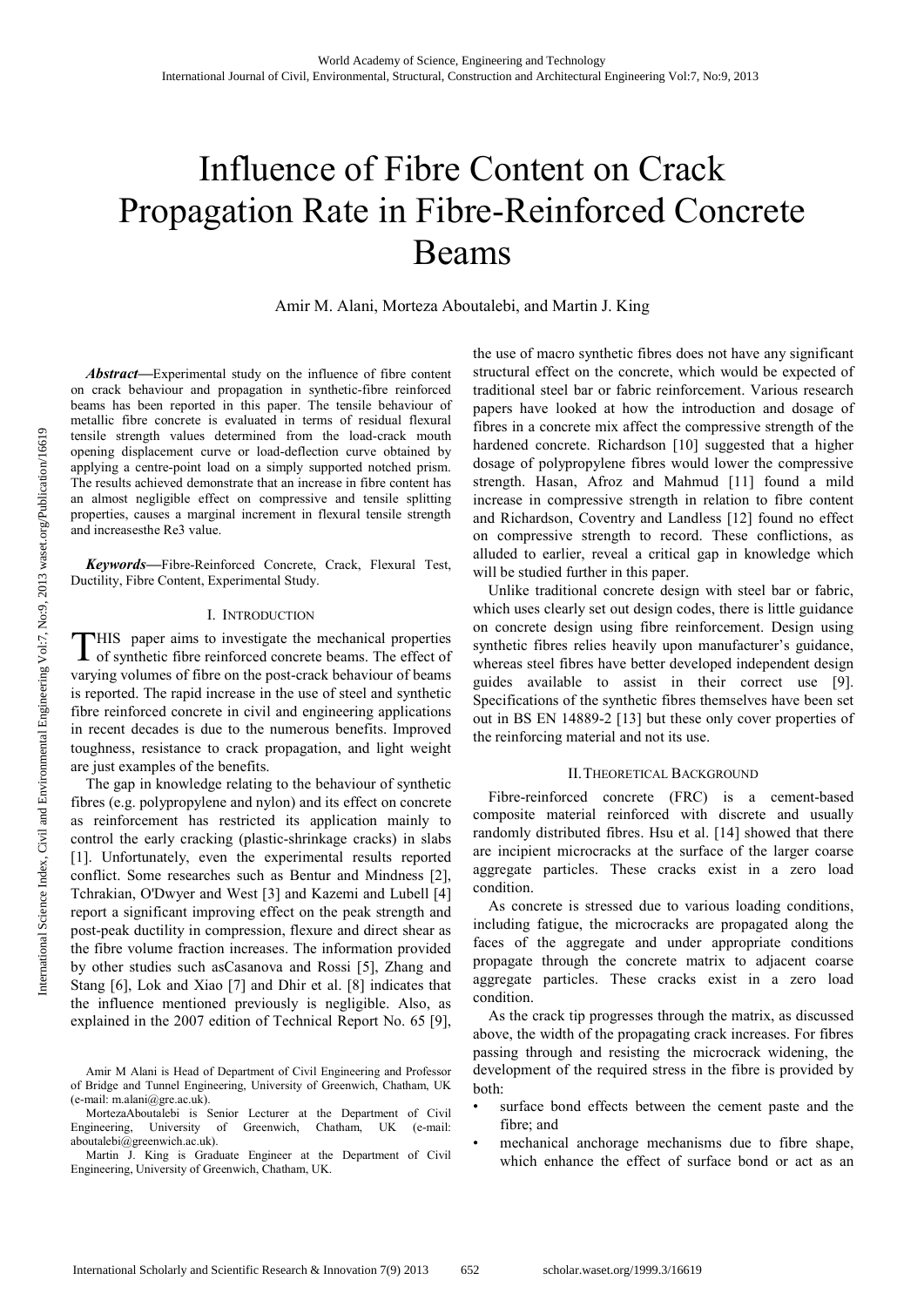alternative should stress levels in the matrix exceed the surface bond effects, which have been estimated to be in the order of 3 MPa.

For straight fibres, the length of fibre required to provide a sufficient surface area for bond to develop the tensile strength of the fibre results in fibre length being excessive, in terms of adversely affecting the plastic state properties of the concrete. This can result in the undesirable 'balling' of fibres and / or difficulties in placing, compacting and finishing of the concrete.

Fibre manufacturers have addressed the challenges presented by straight fibres by providing various mechanical anchorages in the fibre shape. These can be classified into two distinct types: continuously deformed and end-anchored.

Continuously deformed fibres provide a defined mechanical anchorage mechanism close to the position of any propagating crack, leading to greater restraint and stress redistribution into the surrounding matrix.A number of fibre manufactures have elected to provide mechanical anchorage effects by the end anchorage technique by providing deformed ends.

These fibres, under the developing stress from the propagating microcrack, progressively lose surface bond dependent on the effectiveness of the end anchorage. They then bridge the developed crack over the length of the debondedfibre. The literature published by the purveyors of this type of fibre shows diagrams of cracks which have been bridged with the stressed fibre.

When the stress in the concrete exceeds this 'balanced' macro crack condition the end anchorage is lost and thedeformed ends either slide through the void cast into the cement paste in a straightening mode, or alternativelyslip by local crushing of the matrix as the end pulls through. The purveyors of these end anchorage fibres definethis as the preferred failure mechanism. The fibre stress, at which fibre pull-out occurs, relative to the tensilecapacity of the fibre, is not defined.

Other suppliers have taken the philosophy that it is more appropriate to restrain the propagating crack anddisperse the stress into the surrounding matrix by a combination of surface bond and closely spaced mechanicalanchorages along the length of the continuously deformed fibre.

The tensile behaviour of metallic fibre concrete is evaluated in terms of residual flexural tensile strength values determined from the load-crack mouth opening displacement curve or load-deflection curve obtained by applying a centre-point load on a simply supported notched prism as illustrated in Fig. 1.



Fig. 1 Arrangement of loading of test specimen [15]

The test specimens shall be prisms conforming to EN 12390-1 with a nominal size (width and depth) of 150 mm and a length L so that 550 mm  $\leq L \leq 700$  mm. The specified shape and size of test specimens are suitable for concrete with aggregate no larger than 32 mm and/or metallic fibres no longer than 60 mm.

Before testing can takeplace the beams should be notched. This involves cutting a 25mm deep, 5mm wide notch from thecentre of the beam on the underside. Thisencourages the beam to split at this point directlybelow where the load will be placed.

The flexural tensile strength test provides several important pieces of informationabout the samples. The Limit of Proportionality (LOP), the average residual flexuraltensile strength at a given crack mouth opening displacement (CMOD) and the Re3 are just samples.

The LOP is the load which can be applied until the beam departs from the initiallinear response. The Re3 "is a measure of ductility and is the average load applied as a beam deflects to 3mm expressed as a ratio of load to first crack" [16].



Fig. 2 Typical arrangement for measuring CMOD (all dimensions in mm, [15])

In Fig. 2,  $h_{sp}$  is the distance between the tip of the notch and the top of the specimen in the mid-span section. Much of the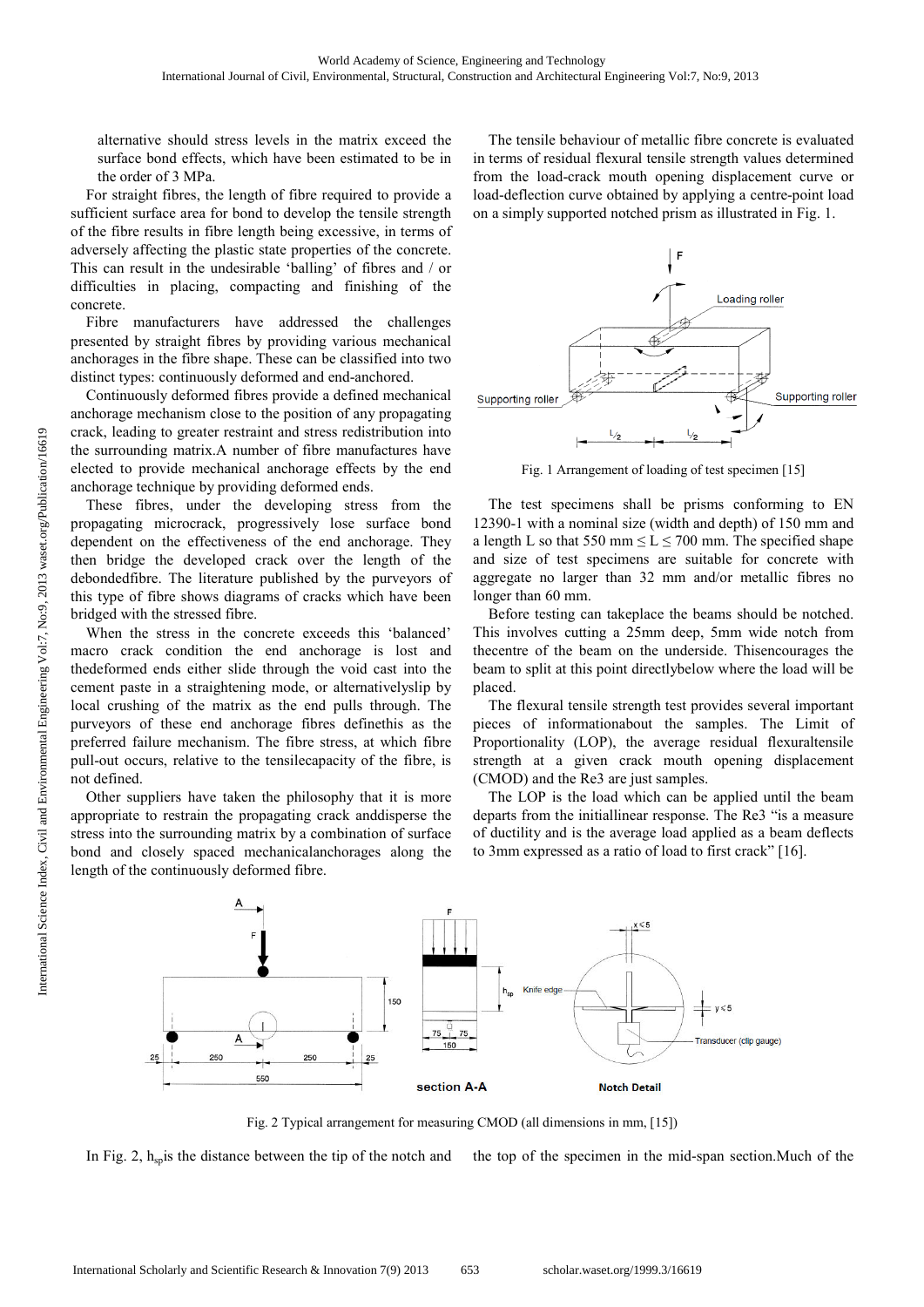design of fibre reinforced concrete looks at the Re3 value of the fibres. When designing floor slabs, a major use of fibre reinforced concrete, the Re3 value isused to calculate the positive moment capacity. It is not used in the calculation ofnegative moment capacity as "it is assumed that the limiting criterion is the onset ofcracking at the top surface" ([16], p. 9.8.1) The Re3 value is provided by themanufacturer of the fibre and will normally be given for a specific strength concrete.The LOP is an important piece of information as it allows for calculations of firstcrack to be found. After the LOP has been reached the concrete has begun to crackand then behaves plastically.

Based on the beam and loading alignment in Fig. 1, the bending moment at mid-span of the test specimen corresponding to the centre-point load F is:

$$
M = \frac{FL}{2\,2} \tag{1}
$$

where L is the span length.

Assuming a linear stress distribution as shown in Fig. 3, if the force and moment corresponding to Limit of Proportionality are respectively denoted as F-L and M-L then the LOP will be given by the expression:

$$
f_{ct,L}^f = \frac{6M_L}{bh_{sp}^2} = \frac{3F_L L}{2bh_{sp}^2}
$$
 (2)

where b denotes the width of the beam specimen.

The load-CMOD diagram of the fibre reinforced concrete beams in the notched flexural tensile strength test might exhibit different patterns. To find the correct LOP and consequently to recognise the precise amounts for F-L and M-Lthe four common cases for the load-CMOD diagram are illustrated in Fig. 4.

There are four values for CMOD at which the residual tensile stress of the beam should be recorded. These values are 0.5mm, 1.5mm, 2.5mm and 3.5mm. They are called  $\text{CMOD}_1$ ,  $CMOD<sub>2</sub>, CMOD<sub>3</sub>$  and  $CMOD<sub>4</sub>$ , respectively. They will be noted as  $CMOD_i$  ( $i=1,2,3,4$ ) for the sake of convenience. The residual flexural tensile strength  $f_{R,j}$  (j=1,2,3,4) indicating the corresponding stresses at  $\text{CMOD}_i(j=1,2,3,4)$  will then be found by the expression:

$$
f_{R,j} = \frac{6M_j}{b h_{sp}^2} = \frac{3F_j L}{2bh_{sp}^2}
$$
 (3)

It is obvious that  $F_j$  and M<sub>j</sub>in this equation describe the force and moment corresponding to  $\text{CMOD}_i$  (j=1,2,3,4).



Assumed stress distribution

Fig. 3 Stress distribution in the specimen [15]



Fig. 4 Recognising  $F_L$  in load-CMOD diagram [15]

Fig. 5 illustrates a typical load-CMOD diagram and the four  $F_i$  corresponding to the values of CMOD<sub>i</sub>(j=1,2,3,4).



Fig. 5 Typical demonstration of CMOD<sub>j</sub> ( $j = 1,2,3,4$ ) and corresponding  $F_j$  [15]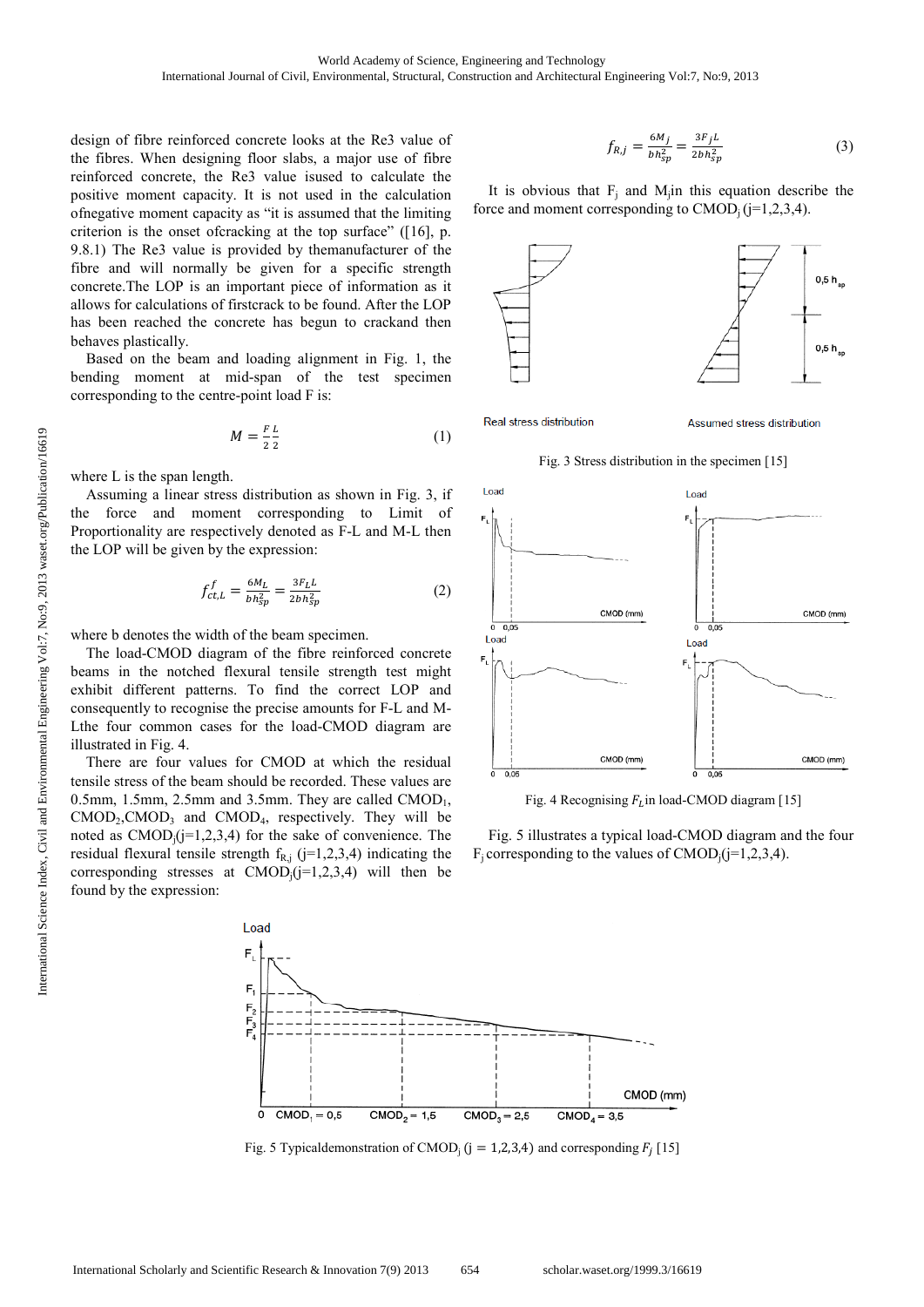## III. EXPERIMENTAL PROCEDURE

The first stage in the testing process was the selection of a synthetic fibre and aconcrete mix.Previous research carried out at the University ofGreenwich [17] was aimedat fibre reinforced ground supported slabs. As one of the main commercial uses of fibre this scenario for the use of fibres seemed the most logical to apply. Theprevious testing carried out has included the testing of macro synthetic fibres and in order to continue adding to the research base it was decided to select the same fibre and mix design.

| <b>TABLE I</b>                                        |  |
|-------------------------------------------------------|--|
| CONCRETE MIX DESIGN PROPORTIONS (PER M <sup>3</sup> ) |  |

| <b>Material</b>                        | Quantity | Unit |
|----------------------------------------|----------|------|
| $10/20$ mm gravel                      | 747      | Кg   |
| $4/10$ mm gravel                       | 385      | Κg   |
| Sand                                   | 831      | Κg   |
| Cement (premium cement CEM II/A-L)     | 153      | Κg   |
| GGBS (Hanson GGBS)                     | 153      | Кg   |
| Water reducing agent (SikaTwinflow 05) |          | Lt   |
| Total water                            | 165      |      |

The fibre selected is produced by Elasto-Plastic Concrete (EPC) and is titled Barchip Shogun. It is a macro synthetic fibre; class II, as defined in [13]. The fibre was added to the mix in quantities of 6 kg/m<sup>3</sup>, 7 kg/m<sup>3</sup> and 8kg/m3. Before production, all aggregates were kiln dried and stored in air tight containers to minimise any increase in water content and to controlthe water content in the concretemore effectively.

The following table gives the material properties as supplied by EPC.

TABLE II

| <b>BARCHIP SHOGUN PROPERTIES</b> |                              |  |  |  |
|----------------------------------|------------------------------|--|--|--|
| Characteristic                   | <b>Material property</b>     |  |  |  |
| Base resin                       | Modified Olefin              |  |  |  |
| Length                           | 48 <sub>mm</sub>             |  |  |  |
| Tensile strength                 | 550Mpa                       |  |  |  |
| Surface texture                  | Continuously embossed        |  |  |  |
| No. of fibres                    | 35000 per kg                 |  |  |  |
| Specific gravity                 | $0.90 - 0.92$                |  |  |  |
| Young's Modulus                  | 10Gpa                        |  |  |  |
| Melting point                    | 150°C-165°C                  |  |  |  |
| Ignition point                   | Greater than $450^{\circ}$ C |  |  |  |

The testing was designed to gather a range of the mechanical properties of the produced concrete.As a result the following tests were selected:

## • Compressive cube strength (100x100x100mm cubes)

Test conducted in accordance withBS EN 12390-3at a rate of2.5kN/swith three tests being carried out at seven and 14 daysand four being carried out at 28 days for each mix design.

• Tensional splitting of cylinders (150mm diameter x 300mm)

Test performed at a loading rate of2.2kN/swith three tests being carried out at seven days and three being carried out at 28 days for each mix design.

• Flexural tensile strength (150mm x 150mm x 565mm)

Experiment was in accordance with [15]. Three beams were tested at seven, 14and 28 days.

Five beams were produced from each of the three batches, all being loaded in accordance with the Rilem testing method procedure. The beams were loaded onto a vibrating table toensure full compaction of the sample. Five cubes and three cylinders were produced using steel cube, cylinder and beam moulds. These moulds were all BS EN 12390-2 compliant and all samples were cast using thevibrating table to ensure full compaction. The moulds were stored in the concrete labat a temperature of  $20^{\circ}$ C +/-  $5^{\circ}$ C and were covered with damp hessian cloth andplastic to avoid dehydration of the samples.

## IV. NUMERICAL RESULTS

As alluded to earlier, the compressive strength of the ten 100x100mm cubes for each mix design of  $6kg/m<sup>3</sup>$ , 7kg/m<sup>3</sup> and  $8$ kg/m<sup>3</sup> added fibre was tested in accordance with BS EN 12390-3 using an AveryDenison 7226CB/T85234. Cubes were tested at seven, 14 and 28 days to show not only the final mechanical properties but also the development of these properties over time. The average compressive strength results are presented in Table III and the variations are illustrated in Fig. 6.

The last column in Table III gives the percentage difference of the compressive strength results for each mix to the corresponding amount for the mix design with 6kg/m3 added fibre. The compressive strength results show a small variation in compressive strengthbetween the three different mixes.

| <b>AVERAGE COMPRESSIVE STRENGTH RESULTS</b> |                       |                                          |                                   |                                    |  |  |
|---------------------------------------------|-----------------------|------------------------------------------|-----------------------------------|------------------------------------|--|--|
| Mix                                         | Age at test<br>(Days) | Fibre<br>content<br>(kg/m <sup>3</sup> ) | Average<br>stress at Fail<br>(kN) | $\frac{0}{0}$<br><b>Difference</b> |  |  |
|                                             |                       |                                          | 33.39                             |                                    |  |  |
| $\overline{c}$                              |                       |                                          | 32.73                             | $-1.97$                            |  |  |
| ٩                                           |                       |                                          | 34.36                             | $+2.91$                            |  |  |
|                                             | 14                    |                                          | 40.18                             |                                    |  |  |
| $\mathfrak{D}$                              | 14                    |                                          | 41.88                             | $+4.23$                            |  |  |
| $\mathbf{3}$                                | 14                    | 8                                        | 42.92                             | $+6.82$                            |  |  |
|                                             | 28                    |                                          | 49.17                             |                                    |  |  |
| $\mathfrak{D}$                              | 28                    |                                          | 47.37                             | $-3.66$                            |  |  |
| ٩                                           | 28                    |                                          | 49.75                             | $+1.18$                            |  |  |

TABLE III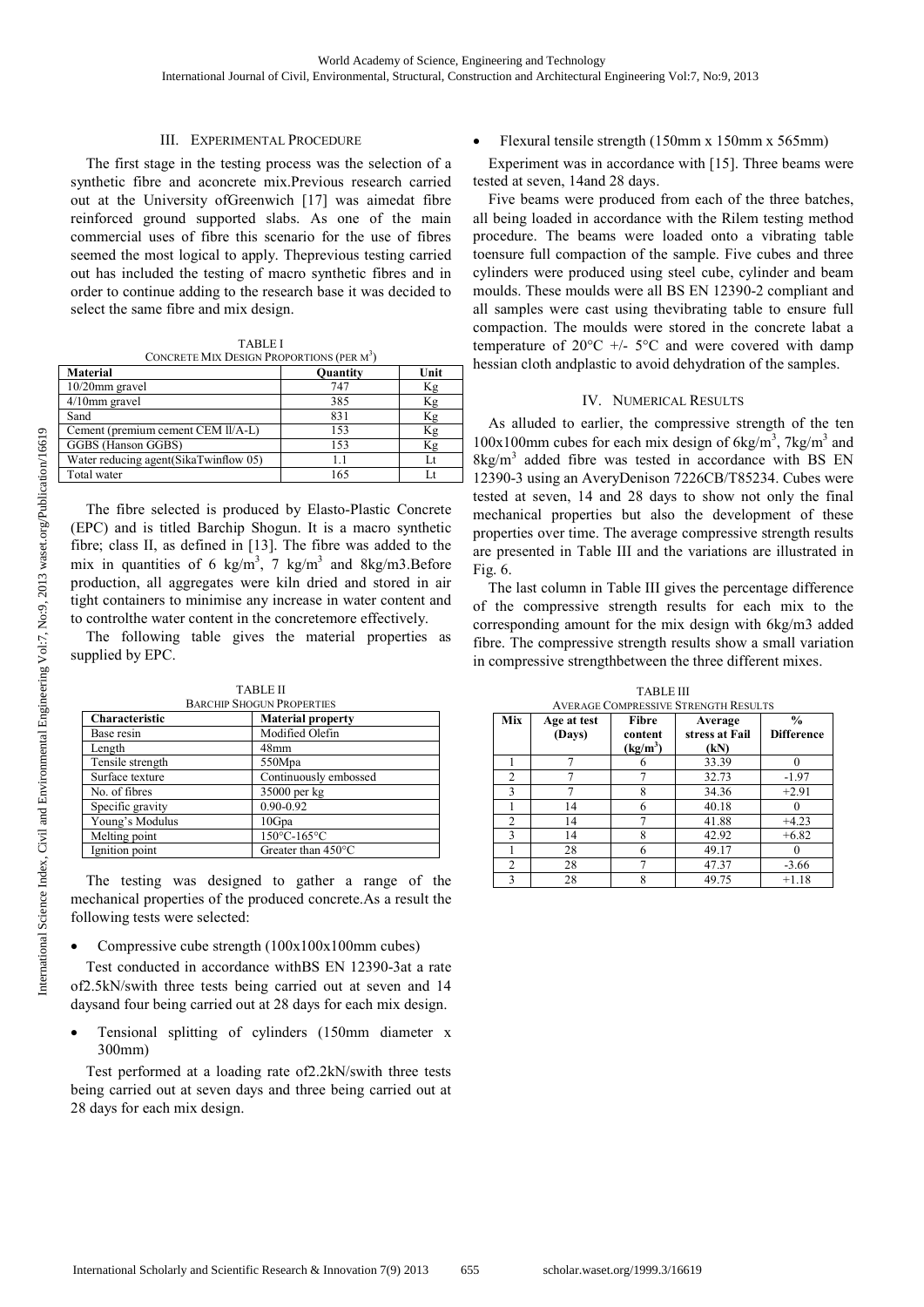

Fig. 6 Average compressive strength results

The results show both a positive and negative variation ranging from  $-3.66\%$  to  $+6.82\%$ . Due to the nature of the variations ranging between positive and negative values and of only small percentages it is sensible to assume that this variation is due to natural inconsistencies in a heterogeneous material such as concrete.

The concrete strength improved over the 28 day period as would have been expected. No significantly anomalous results were recorded. This indicates that the batching of the concrete was controlled effectively.

Six tensile splitting tests were completed for each mix design of 6kg/m3, 7 kg/m3 and8 kg/m3. Cylinders of 150mm diameter and 300mm length were tested at seven and 28days using the Avery Denison 7226CB/T85234.

As revealed in Table IV, the tensile splitting strength tests again showed both a positive and negative percentage difference when compared to the base mix of  $6kg/m<sup>3</sup>$ .

|     | <b>TABLE III</b>                          |                                |                                                   |                                    |  |  |  |
|-----|-------------------------------------------|--------------------------------|---------------------------------------------------|------------------------------------|--|--|--|
|     | <b>AVERAGE TENSILE SPLITTING STRENGTH</b> |                                |                                                   |                                    |  |  |  |
| Mix | Age at<br>test<br>(Days)                  | Fibre<br>content<br>$(kg/m^3)$ | <b>Average splitting</b><br>strength at fail (kN) | $\frac{0}{0}$<br><b>Difference</b> |  |  |  |
|     |                                           |                                | 2.89                                              |                                    |  |  |  |
|     |                                           |                                | 2.87                                              | $-0.69$                            |  |  |  |
| 2   |                                           |                                | 2.87                                              | $-0.69$                            |  |  |  |
|     | 28                                        |                                | 3.84                                              |                                    |  |  |  |
|     | 28                                        |                                | 3.77                                              | $-1.82$                            |  |  |  |
| 2   | 28                                        |                                | 4.13                                              | $+7.55$                            |  |  |  |

A range of between-1.82% and  $+ 7.55%$  was recorded as illustrated in Fig. 7. On the seven day tests a variation of only -0.69% was recorded for both mixes with  $7 \text{kg/m}^3$  and 8kg/m3fibre contents. Again it is sensible to assumethat these variations are linked only to the nature of the concrete rather than specifically to the fibre content.



Fig. 7 Average tensile splitting strengthresults

Nine 560x150x150mm notched beams were tested using a DARTEC M100/2E testingapparatus, which were carried out

in accordance with BS EN 14651. The beams weretested at seven, 14 and 28 days. The Limit of Proportionality (LOP),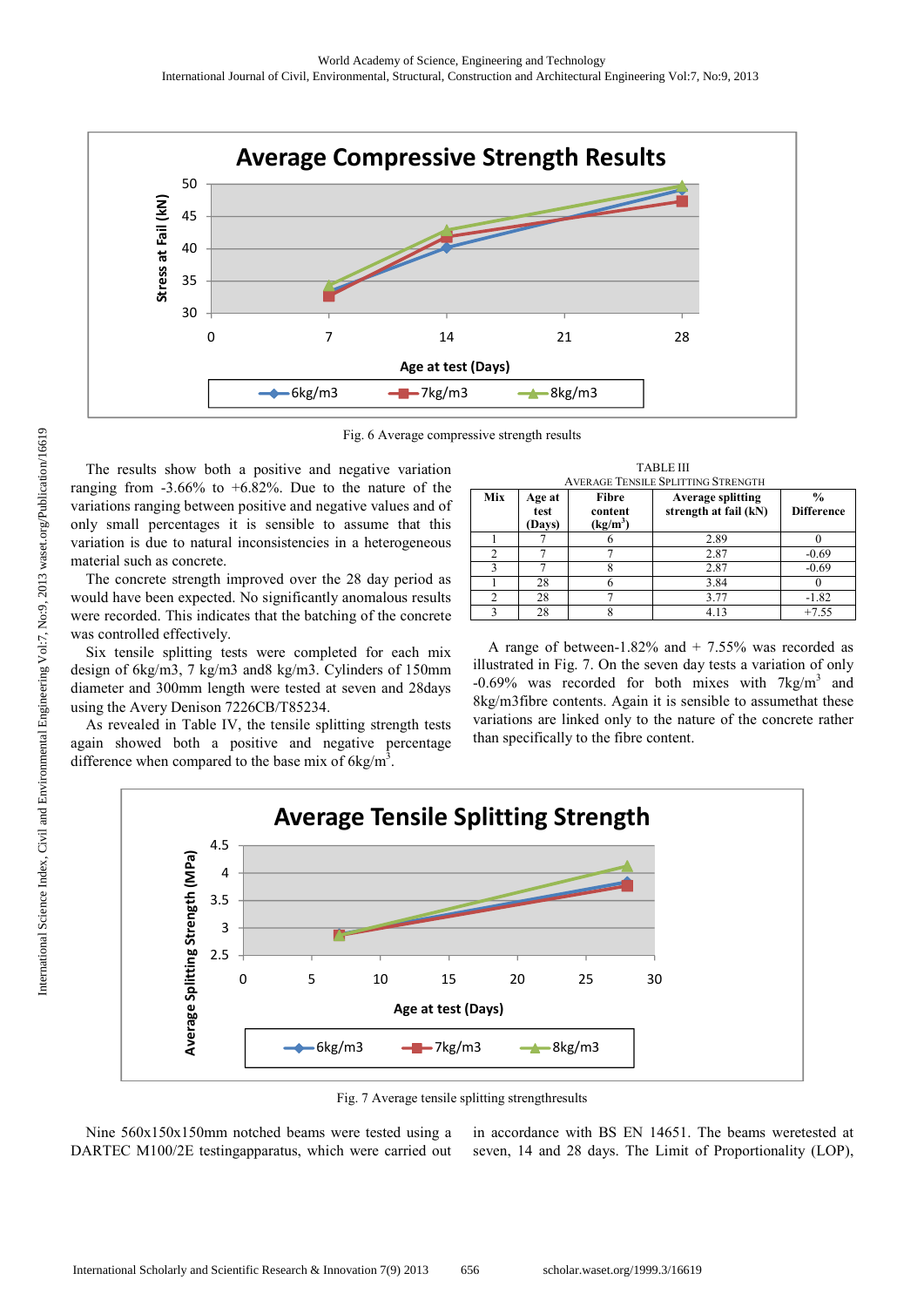the average residual flexural tensile strength at a given crack mouth opening displacement (CMOD) andthe Re3% values

were all obtained for the samples.

TABLE IV AVERAGE FLEVURAL TENSILE STRENGTH RESULTS

| Mix            | Age at<br>test | Fibre<br>content     | Average<br><b>LOP</b> | Average residual flexural tensile strength (MPa) at given | Average<br>Re3%              |                              |                              |       |
|----------------|----------------|----------------------|-----------------------|-----------------------------------------------------------|------------------------------|------------------------------|------------------------------|-------|
|                | (Days)         | (kg/m <sup>3</sup> ) | (N/mm <sup>2</sup> )  | $CMOD=$<br>0.5 <sub>mm</sub>                              | $CMOD=$<br>1.5 <sub>mm</sub> | $CMOD=$<br>2.5 <sub>mm</sub> | $CMOD=$<br>3.5 <sub>mm</sub> |       |
|                |                |                      | 4.07                  | 1.60                                                      | 1.40                         | 1.37                         | 1.30                         | 38    |
|                | 14             |                      | 4.7                   | 1.93                                                      | 1.80                         | 1.80                         | 1.63                         | 41.33 |
|                | 28             | о<br>δ               | 4.83                  | 1.60                                                      | 1.63                         | 1.60                         | 1.53                         | 36.33 |
| $\mathcal{L}$  |                |                      | 4.07                  | 2.10                                                      | 2.13                         | 2.07                         | 2.07                         | 54.67 |
| $\mathfrak{D}$ | 14             |                      | 4.47                  | 2.10                                                      | 2.00                         | 1.87                         | 1.73                         | 46    |
| $\mathcal{L}$  | 28             | 8                    | 4.87                  | 2.03                                                      | 2.07                         | 2.17                         | 2.10                         | 45.33 |
|                |                | h                    | 4.23                  | 2.37                                                      | 2.50                         | 2.47                         | 2.37                         | 59    |
|                | 14             |                      | 4.63                  | 2.50                                                      | 2.53                         | 2.40                         | 2.17                         | 53.33 |
|                | 28             | 8                    | 5.27                  | 2.33                                                      | 2.13                         | 2.30                         | 2.23                         | 45    |

A sample of the notched beam flexural tensile strength result is illustrated in Fig. 8.



Fig. 8 6kg/m<sup>3</sup> 28day notched beam flexural tensile strength

The LOP results ranged from  $-4.89\%$  to  $+9.11\%$ variation from the  $6\text{kg/m}^3$  mix. Again due to the nature of the random variationsbetween positive and negative difference and due to the small magnitude of variationit is assumed that this result is simply due to the heterogeneous nature of concrete.

The residual flexure tensile strength provides data to show how much force the beam can resist at a given deflection. This is an important factor in situations such as ground supported floor slabs. The higher the residual flexural tensile strength the moreeffective the concrete will be at deformation under load. The results seen here show that the residual flexural tensile strength increased as the fibre content of concreteincreased. Atseven day tests this improvement was most obvious with an increase of 70.4% and 97.96% from the  $6\text{kg/m}^3$  mix for the  $7 \text{kg/m}^3$  and  $8 \text{kg/m}^3$  mixes respectively. At 28 days this difference dropped to 31.6% and 41.35% respectively.Taking an average of the seven, 14 and 28 day test results shows an improvement of 32.61% and 53.55% for the 7 kg/m<sup>3</sup> and 8  $\text{kg/m}^3$  mixes over the 6 kg/m<sup>3</sup> mix.

The Re3 value is perhaps the most important value here as it is this which is used in calculations for floor design. The Re3 value was seen to increase as the fibre contentincreased. Again this was most obvious at the seven day test with

improvements of 43.87% and 55.26% recorded for the 7kg/m3 and 8 kg/m<sup>3</sup> mixes over the 6 kg/m<sup>3</sup>mix. At 28 days this increase had dropped to 24.77% and 23.86% respectively.

The Re3 value decreases as the concrete ages and is assumed commercially to havereached its design value at 28 days. The 8 kg/ $m<sup>3</sup>$  mixes declined, following a clearlinear line when plotted against age, whereas the 6 kg/m<sup>3</sup> and 7 kg/m<sup>3</sup> mixes do not demonstrate such a linear decline.

#### V.CONCLUSIONS

This manuscript sets out to investigate the effect ofincreasing the volume of macro synthetic fibres on the mechanical properties of concrete. The literature review identified a gapin knowledge on the mechanical properties when fibre content was varied.

Compressive, tensile and flexural tests were carried out on samples containing three different volumes of fibre:  $6\text{kg/m}^3$ , 7  $\text{kg/m}^3$  and 8 kg/m<sup>3</sup>.

Compressive strength results from all three fibre volumes were seen to be similar. Nonoticeable effect on the compressive strength of the concrete was recorded. Minorvariations either positively or negatively were recorded but these are attributed to theheterogeneous nature of concrete.

Seven day tests showed almost identical results for the tensile splitting strength. 28 dayresults showed a mild increase for the  $8\text{kg/m}^3$  mix of 7.55% over the  $6\text{kg/m}^3$  results. However the  $7\text{kg/m}^3$  mix showed a 1.82% decrease in strength compared to the6kg/ $m<sup>3</sup>$  mix. These variations could again be down to the heterogeneous nature of theconcrete.

The flexural tensile strength tests provide several important mechanical results. The LOP, residual flexural strength and Re3.The LOP results show a variation ranging between - 4.89% and  $+9.11\%$  from the basemix of  $6kg/m<sup>3</sup>$ . The variations shown do not suggest a notable effect from anincrease in the fibre volume. As the fibres are not designed to affect the elasticproperties of the concrete this behaviour was expected.

The residual flexural strength results show an increase as the fibre volume increases. This was most evident in the seven day tests. Increases of 47.62% and 71.25% were recorded for the  $7\text{kg/m}^3$  and  $8\text{kg/m}^3$  mixes respectively. At 28 days this